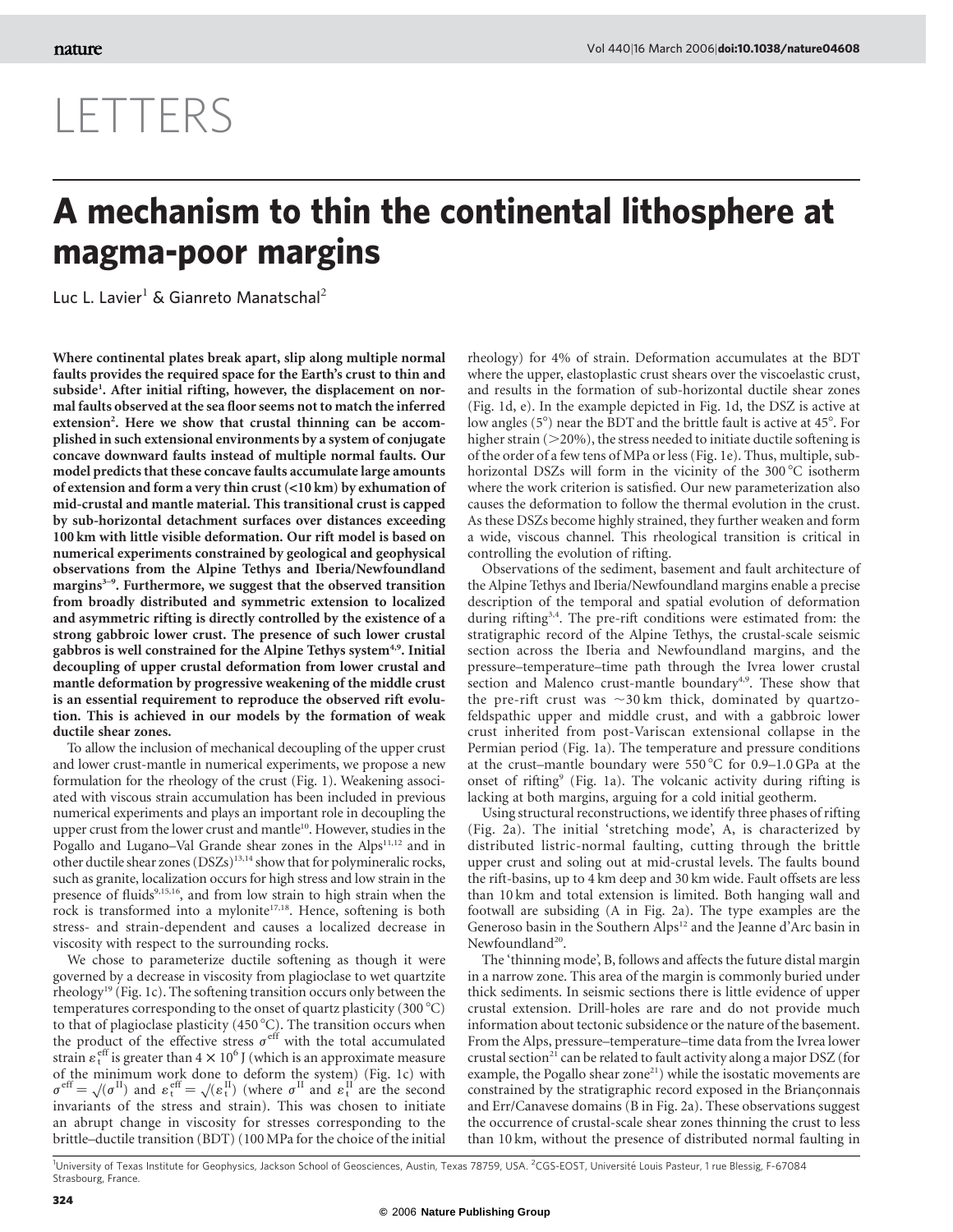the upper crust and associated large subsidence. Such crustal-scale shear zones were described for the Iberia margin<sup>7</sup> (for example, seismic reflector $4$  C), whereas more accurate geological constraints were obtained from the Alps (for example, Pogallo fault<sup>21</sup>) (B in Fig. 2a). Other possible examples of the thinning phase are the Galicia Interior basin near Iberia<sup>22</sup> and the west African margin<sup>23</sup>. In all of these examples, thinning of the crust is accompanied by little or no evidence of upper crustal deformation.

The 'exhumation mode', C, is characterized by downward concave faults that generate fault offsets (more than 10 km) without producing major observable topography, because the subcontinental mantle is exhumed at the sea floor<sup>3</sup>. Examples of this fault system were seismically imaged and drilled in the Iberia abyssal plain<sup>3</sup> and are exposed in the Err and Platta nappes in the Alps<sup>4</sup> (C in Fig. 2a). Exhumed mantle in the ocean continent transition $5,6$  is associated with late, shallow-crustal detachment systems<sup>7-9</sup>, and is serpentinized at temperatures under  $600^{\circ}$ C and at depths less than 10 km, where hydrothermal circulation is occurring $24$ .

The numerical experiments were performed with an extended version of the numerical code PARAVOZ<sup>25</sup>. We use initial conditions and a rheological parameterization derived from observations in the Alps (Fig. 1a). The lithosphere is modelled as a nonlinear viscoelastoplastic material<sup>26</sup>. The crust is initially 30 km thick. For the first 24 km, the rheology approximates the mechanical behaviour of a polymineralic material composed of plagioclase and quartz. The deepest 6 km of the crust is gabbroic and modelled with a nonlinear Maxwell viscoelastic rheology, which is intermediate between plagioclase (anorthosite) and dry olivine. The mantle is modelled as a dry olivine. The temperature at the crust–mantle boundary is taken to be 550 °C, increasing to 1,300 °C at 100 km depth, and is set at 10 °C at the surface.

The modelled extension follows the same evolution as that predicted by geological observations. It starts by the formation of distributed normal faults rooted in the middle crust and is weakened by the formation of several DSZs (A in Fig. 2b). The weak middle crust flows over the strong lower crust and allows for the



Figure 1 | Geological constraints, rheological parameterization and modelling approach. a, The sides of the model are pulled apart at a constant half-rate of  $2$  mm yr<sup>-1</sup>. Isostatic equilibrium is simulated at the bottom while the top surface is stress-free to model the topographic evolution. SII is the yield stress. b, In the brittle areas, the lithosphere is elastoplastic with a Mohr–Coulomb yield criterion. The material is both frictional and cohesional (initially the friction coefficient  $\mu = 0.6$  and the cohesion  $C = 44 \text{ MPa}$ ). Both cohesion and friction decrease locally as a function of plastic strain (10%) to trigger the formation of shear bands (to  $\mu = 0.3$  and  $C = 4 MPa$ ). Serpentinization occurs in the mantle for temperatures under 600 °C and depths under 10 km, and we further decrease the friction coefficient at this depth to 0.2 (ref. 29). Crustal and mantle density are 2,800 kg m<sup> $^{-3}$ </sup> and 3,300 kg m<sup> $^{-3}$ </sup> respectively. Power-law creep parameters

are: crust, quartz $^{30}$  (exponent  $n=3$ , activation energy  $Q = 2 \times 10^5$  J mol $^{-1}$ , pre-exponent  $A = 5 \times 10^2$  MPa<sup>-n</sup> s<sup>-1</sup>) and plagioclase<sup>31</sup> (n = 3.2,  $Q = 2.38 \times 10^5$  J mol<sup>-1</sup>,  $A = 3.3 \times 10^{-1}$  MPa<sup>-n</sup> s<sup>-1</sup>), gabbroic lower crust  $(n = 3.05, Q = 3.5 \times 10^5 \text{ J mol}^{-1}, A = 1.25 \times 10^{-1} \text{ MPa}^{-n} \text{ s}^{-1})$ , mantle, dry olivine<sup>32</sup> (*n* = 3, Q = 5.2 × 10<sup>5</sup> J mol<sup>-1</sup>, A = 7 × 10<sup>4</sup> MPa<sup>-n</sup> s<sup>-1</sup>).  $\varepsilon_c$  is the characteristic plastic strain for which the material has weakened. c, Schematic decrease in viscosity associated with the formation of a ductile shear zone. d, Viscosity and strain-rate fields for a listric normal fault. The brittle–plastic fault (labelled BF) roots at 12 km in a sub-horizontal lowviscosity layer (DSZ) extending down to 15 km between the 300 $^{\circ}$ C and 400 °C isotherms. e, Brittle to semi-brittle, semi-brittle to ductile, and brittle to ductile transitions in the stress–strain space for our parameterization.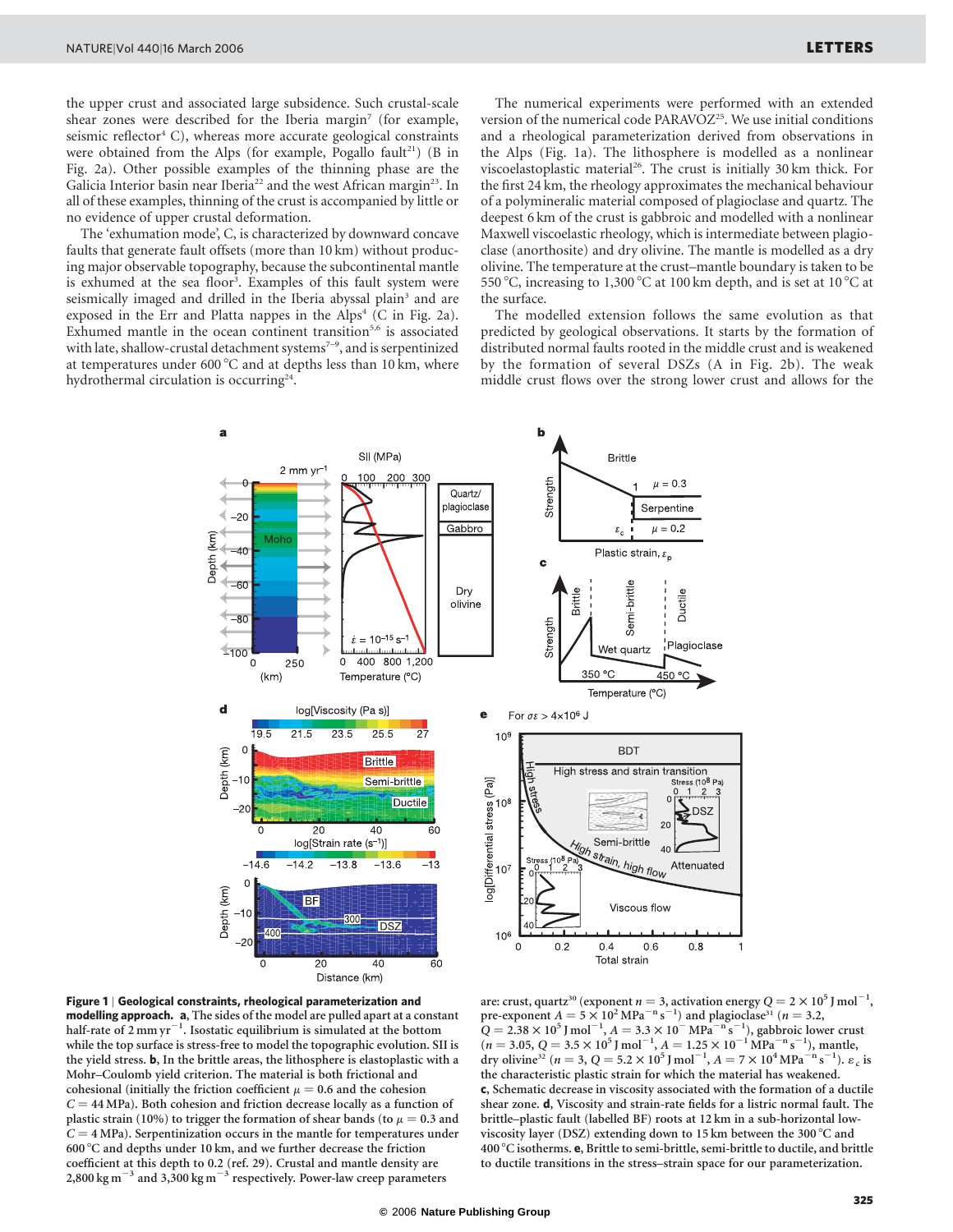



hanging wall. The exhumation mode (C) is well documented and distinguished by the exhumation of serpentinized upper mantle from less than 10 km depth along a downward-concave fault. b, Modelled evolution during lithospheric extension. The plastic strain (brittle deformation) and viscosity field are plotted for the different phases of the modelled evolution of the lithosphere. Note the similarity between the observed and modelled structures. The stress envelope is plotted for a given depth profile (dashed lines for 36 km of extension). For each viscosity field the Mohorovic boundary is shown by a white line. The letter H indicates the hanging block discussed in the main text. c, Schematic representation of the temporal and spatial evolution of the three consecutive phases of rifting leading to breakup and seafloor spreading.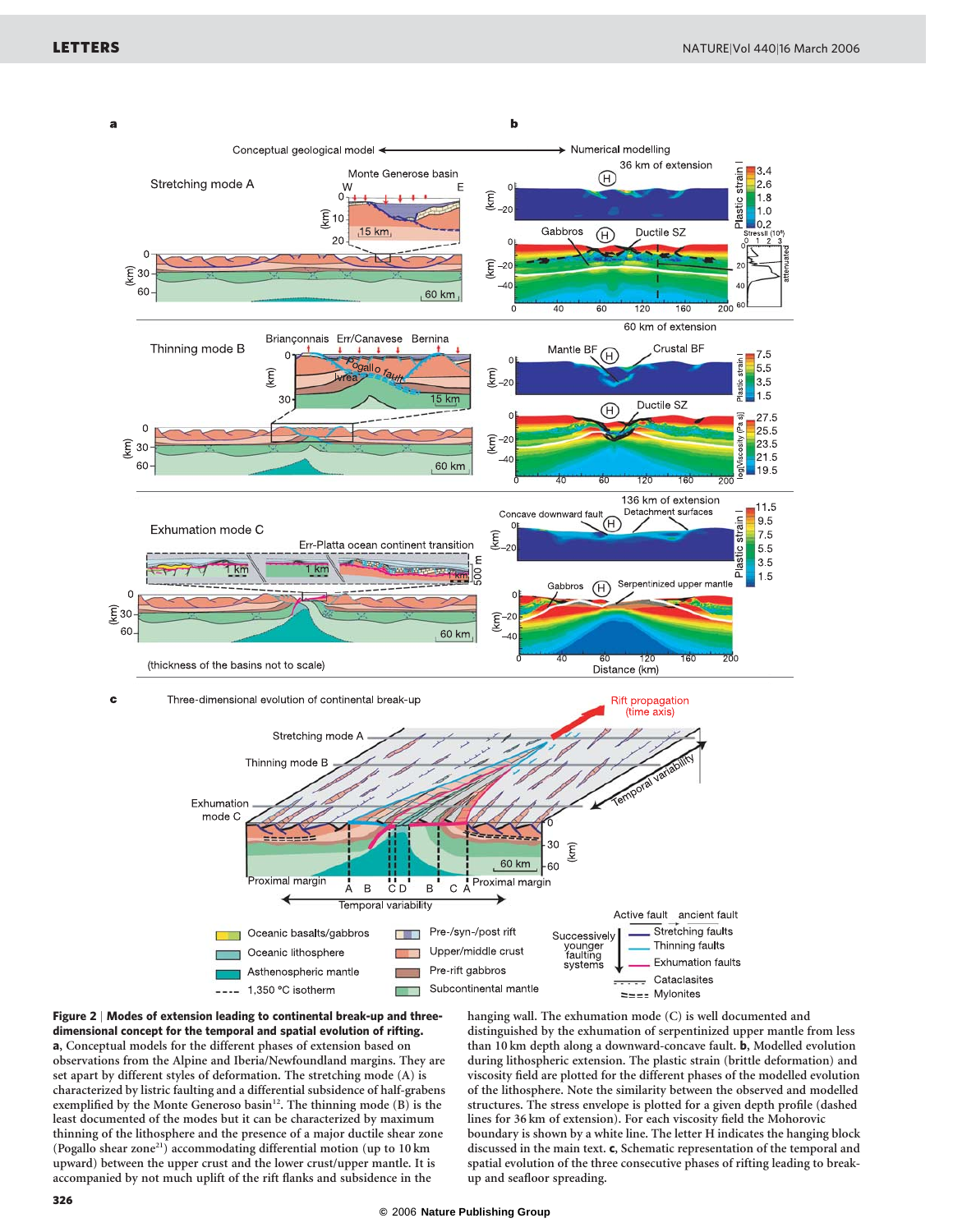delocalization of deformation. In addition to the elastic resistance of the gabbroic lower crust, cooling of the mantle augments the mechanical strength of the lithosphere (A in Fig. 2b). This strengthening in conjunction with viscous flow in the weakened middle crust allows for the distribution of the deformation across the model. The middle crust then forms a 5–6 km decoupling, weak viscous layer composed of DSZs below the block labelled H (for hanging) in Fig. 2b. After 50 km of extension, brittle deformation in the upper mantle leads to the formation of a narrow rift zone below the hanging block H (B in Fig. 2b). Brittle normal faults in the mantle and in the upper crust are decoupled, and form a system of rolling hinge faults on both sides of block H (B in Fig. 2b). In the upper crust, normal faults accommodate large offsets  $(>30 \text{ km})$ , and these thin the crust by exhuming the middle crust and shearing off both sides of block H (B in Fig. 2b). The same motion is accommodated in the mantle, resulting in the exhumation and juxtaposition of deeper mantle levels against middle-crustal rocks. It also leads to the omission of the strong lower crust and upper mantle at the surface. In this 'thinning' mode, the crust can be thinned to less than 10 km depth over distances of over 100 km on both sides of block H (C in Fig. 2b). Coupling of the upper crust and mantle occurs when the low

viscosity layer below block H is thinned to less than 4 km. At that point, a robust serpentinite front develops at temperatures below 600 8C (right side of block H; C in Fig. 2b) and at depths of less than 10 km. The faults in the brittle mantle and crust on the right side of block H merge to form one downward concave fault that exhumes the serpentinized mantle at the surface (C in Fig. 2b). The resulting 'transitional' crust formed by exhumation of the middle crust and upper mantle spans a distance of over 100 km and is topped by detachment surfaces (C in Fig. 2b). This system sets up the structure of ocean continent transition (C in Fig. 2a).

The discovery of three consecutive phases of continental extension overprinting each other implies that, in a propagating rift system, these phases must be acting next to each other (Fig. 2c). Thus, we should see distributed listric faulting ahead of propagating rifts (stretching phase A). This distributed listric faulting is then later overprinted by localized detachment faulting that first exhumes the middle crustal levels (thinning phase B) and before exhuming the serpentinized mantle (exhumation phase C). Final break-up then propagates across the rift sequence and separates the margins, leading to seafloor spreading. Such a progression is observed in 'V'-shaped basins, such as the Woodlark basin, for instance<sup>27</sup>.



Deformed or 'attenuated' mantle



to tens of MPa. This pressure change can suppress the subsidence of block H during thinning by a few 100 m to 1 km. d, This effect may explain why the subsidence of block H is constant during the thinning phase (60–110 km of extension). If the stresses exerted by the DSZ are larger than the yield stress at the base of block H, they may provide the necessary work to thin the crust. This mechanism may explain the formation of extensional allochthons. Finally, the subsidence curve shows that block H is uplifted during the final phase of break-up. This can be explained by the upward-restoring force, resulting in deep necking below the Mohorovic depth in the last phase of rifting<sup>33</sup>. e, Conceptual model for the thinning phase during continental break-up. We note that thinning is accommodated by the simultaneous exhumation of middle crust and upper mantle.